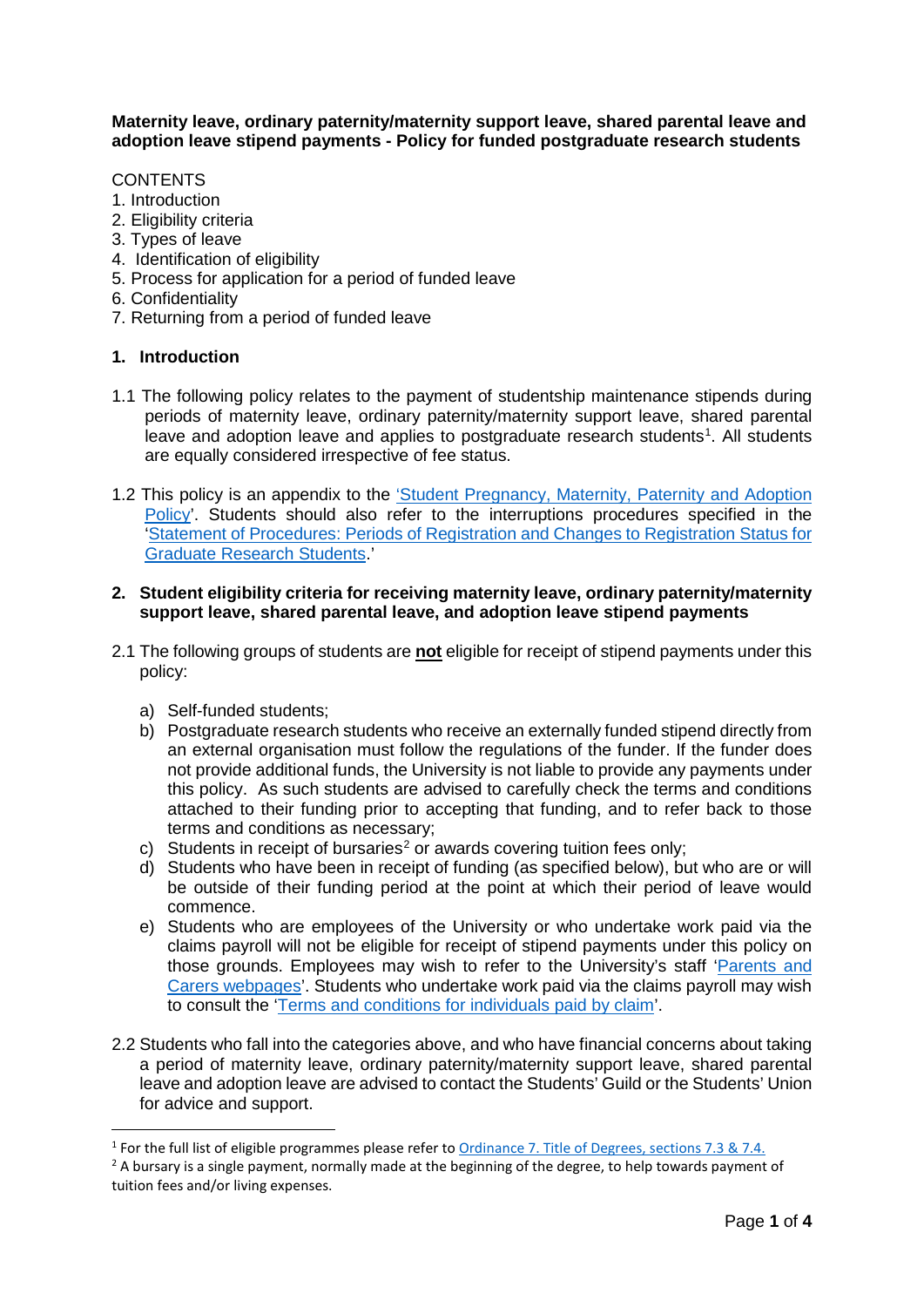- 2.3 Students in receipt of annual maintenance stipend funding from the following sources are eligible for receipt of stipend payments under this policy:
	- a) Students who receive Research Council funding;
	- b) Students who receive University of Exeter funding;
	- c) Students who are funded through funds allocated and administered by the University of Exeter;
	- d) Students who are funded via a project funded by a research grant paid to the University of Exeter.
- 2.4 Students are eligible:
	- a) whether registered on a full-time or part-time basis;
	- b) from the point of initial registration on their programme;
	- c) where the first day of the period of leave falls within the funded period, or in the case of maternity leave where the expected date of confinement falls within the funded period and for adoption leave where the date of adoption falls within the funded period;
	- d) to receive stipend payments under this policy on multiple occasions.

### **3. Types of Leave**

3.1 Paid maternity and adoption leave:

- a) Up to 52 weeks of leave. The first 26 weeks will be paid at the full stipend rate\*, after which the following 13 weeks will be paid at c.41% of the full stipend rate (which is a level commensurate with employee entitlements to statutory maternity pay);
- b) for a further period of unpaid leave of up to 13 weeks. The paid and unpaid periods of leave **must** be taken consecutively.
- 3.2 Paid ordinary paternity/maternity support leave:
	- a) for up to 10 days of paid leave at the full stipend rate\*. These may be taken at any time during a partner's pregnancy or within three months following the birth.
- 3.3 Paid shared parental leave:
	- a) For up to 50 weeks of Shared Parental Leave. The first 24 weeks will be paid at the full stipend rate\*, after which the following 13 weeks will be paid at c.41% of the full stipend rate (which is a level commensurate with employee entitlements to statutory maternity pay). Further information can be found on the government website: [https://www.gov.uk/shared-parental-leave-and-pay-employer-guide/overview;](https://www.gov.uk/shared-parental-leave-and-pay-employer-guide/overview)
	- b) For a further period of unpaid leave of up to 13 weeks.

### **4. Identification of Eligibility**

4.1 For offer letters sent out from the 2017/18 academic year the terms and conditions specified in a student's offer or award letter **should** include reference to a student's eligibility to apply for University administered maternity leave, ordinary paternity/maternity support leave, shared parental leave and adoption leave stipend payments. Where there is a conflict between the eligibility criteria specified in this procedure, and the terms and conditions set out in a student's offer or award letter, the terms and conditions set out in the offer or award letter take precedence, unless there is a clear conflict with the eligibility criteria specified above, which would led to a student being treated less advantageously than other students in receipt of comparable funding. Where offer and award letters do not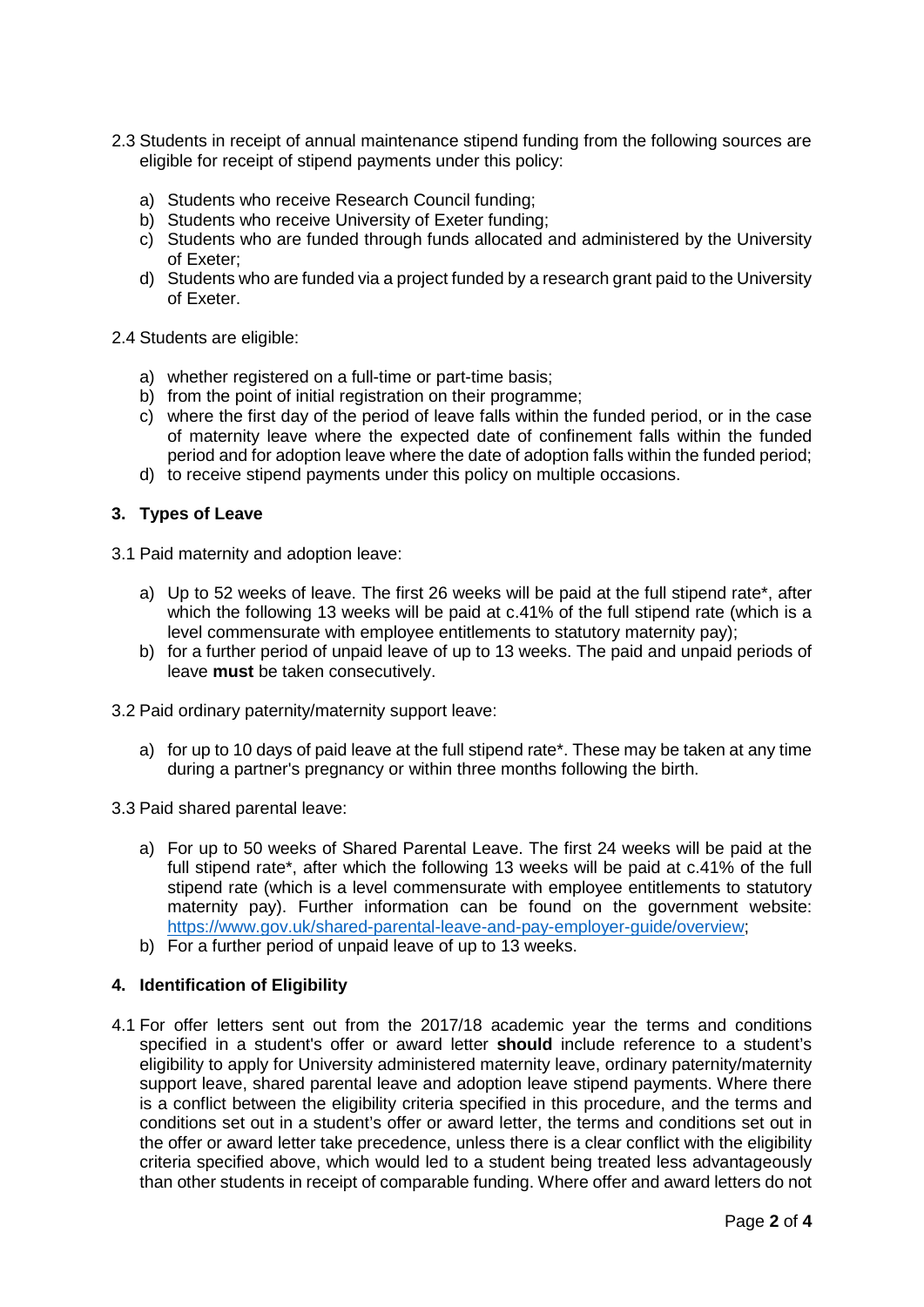make specific reference to eligibility (which may be the case in some instances for students who entered prior to the 2018/19 academic year) the criteria specified in this policy **should**  determine whether a student is eligible for receipt of stipend payments under this policy. In any instance where a student's eligibility is not clear the relevant College's Postgraduate Research Office **should** be consulted in the first instance.

### **5. Process for application for a period of funded leave**

- 5.1 Maternity, shared parental and adoption leave: Stipend funding to cover a period of maternity, paternity, shared parental or adoption leave will be released to cover a period of interruption for maternity, paternity, shared parental or adoption leave. As such the student **must** have a [period of interruption](http://as.exeter.ac.uk/academic-policy-standards/tqa-manual/pgr/periodsofregistration/#interruption) of the relevant length approved in order for the funding to be extended commensurately. Students may be required to supply evidence to support the request for continued stipend funding under this policy. Sources of evidence will normally be those set out under the equivalent [staff procedure,](http://www.exeter.ac.uk/staff/employment/parents/) however specific advice as to what information must be supplied will be provided to the student at the time, upon request. Students may also be required to provide sufficient notice of their intention to take a period of interruption on these grounds. For example, to apply for shared parental leave a student must give notice at least 8 weeks prior to the period of interruption, and as such students should discuss their intentions with staff as early as possible (see section 4.4 of the ['Student Pregnancy, Maternity, Paternity and Adoption Policy'](http://as.exeter.ac.uk/academic-policy-standards/tqa-manual/lts/pregnancy/) ).
- 5.2 Ordinary Paternity/Maternity Support Leave: Students will not have this period recorded as an interruption. However, if an extension to the expected submission date is deemed appropriate because of the limited time remaining before submission, a manual adjustment to this date may be made by the College, and a commensurate extension to the funded period will be made. To be eligible for this extension of funding a student **must** have disclosed their intention to take a period of Ordinary Paternity/Maternity Support Leave (see section 7.2 of the ['Student Pregnancy, Maternity, Paternity and Adoption Policy'\)](http://as.exeter.ac.uk/academic-policy-standards/tqa-manual/lts/pregnancy/).

# **6. Confidentiality**

6.1 Students should note that every effort will be made to respect the confidential nature of any disclosure of information on these grounds (see section 5.7 of the ['Student Pregnancy,](http://as.exeter.ac.uk/academic-policy-standards/tqa-manual/lts/pregnancy/)  [Maternity, Paternity and Adoption Policy'\)](http://as.exeter.ac.uk/academic-policy-standards/tqa-manual/lts/pregnancy/). However, in order to manage financial arrangements with regard to stipend payments during a period of leave the University **may** need to disclose to external funders that the student has notified the University of their intention of applying for a period of interruption, which would result in continued stipend payments under this policy, where the external funder has responsibility for provision of funding.

# **7. Returning from a period of funded leave**

7.1 If a student receives stipend payments from the University under this policy, the University **may** reclaim all or part of the payment if the student fails to return to study for either a period of at least three months following the period of leave (or a pro-rata period of time for students transferring to part-time status upon their return), or alternatively, does not complete their programme of study within the three month period (or a pro-rata period of time for students transferring to part-time status upon their return).

\* The full stipend rate is stipulated on the student's offer or award letter, however, where a student has changed their registration status subsequent to this (e.g. changed from full-time to part-time registration) stipend payments under this policy will reflect the amount of stipend they were receiving in accordance with their registration status at the point at which an application for a period of interruption to cover a period of maternity, paternity, shared parental